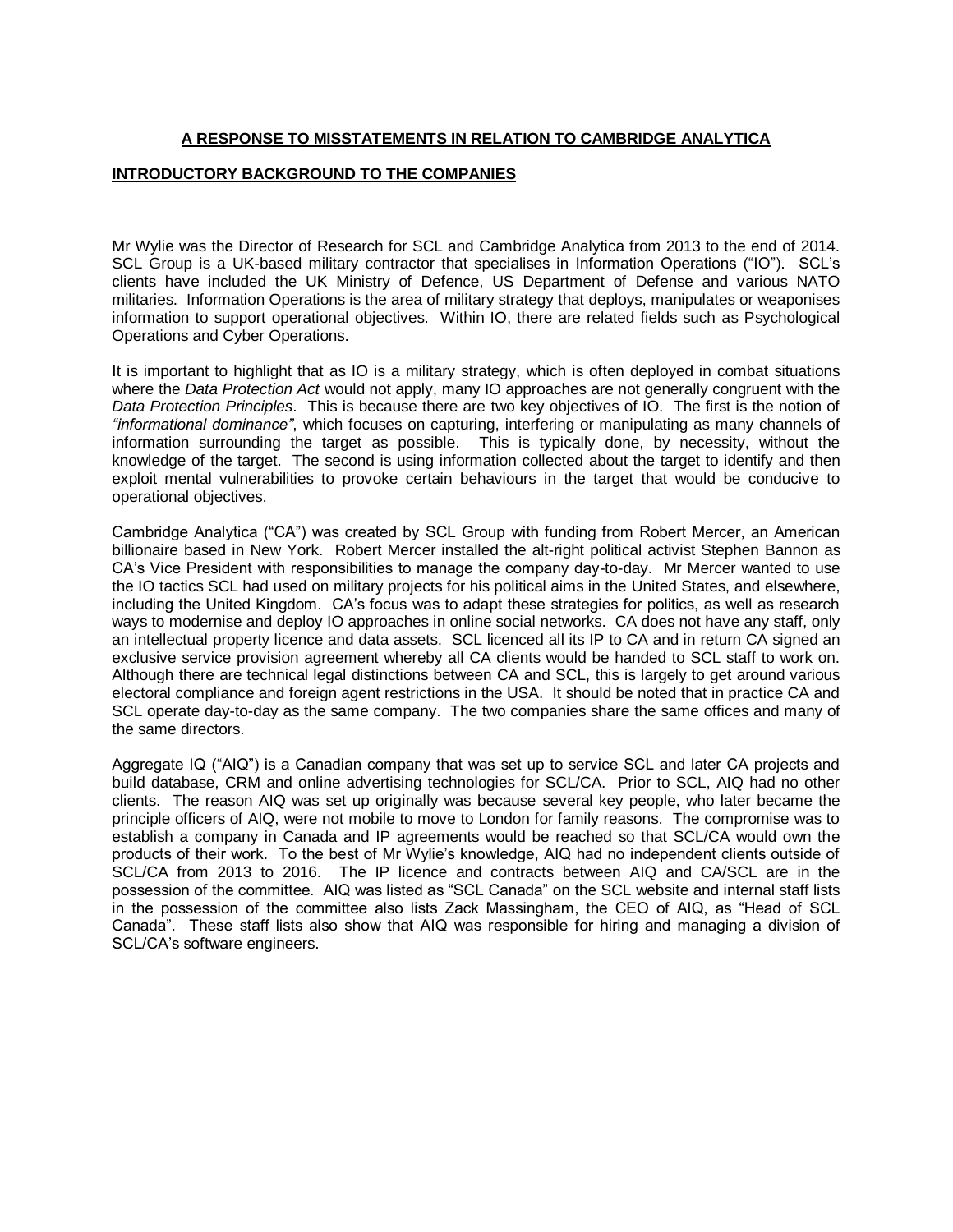# **FACEBOOK DATA AND PSYCHOGRAPHICS**

## **"Cambridge Analytica has not processed Facebook data."**

This has been the historic line used by Cambridge Analytica ["CA"]. Alexander Nix said to both the UK Parliament and US Congress that the firm did not possess or use Facebook data.

In 2014, the firm hired Global Science Research ["GSR"] Dr Kogan's consulting company, to use an application to harvest millions of Facebook records for use in psychological profiling. This is evidenced by the GSR contract published by the DCMS Select Committee at the UK Parliament. The contract includes very specific language that the origin of the data would be from Facebook and that friend data would also be harvested in that process. In fact, harvesting friend data was presented as the core unique selling point for this approach. The CEO of CA Alexander Nix signed that contract. Extensive email correspondence given to the committee also shows the use of Facebook data, some of which has also been published.

There is also video recording of CA staff discussing modelling Facebook like data from November 2015 [\(https://youtu.be/IhvX9QCiZP0\)](https://youtu.be/IhvX9QCiZP0). The staff member describes the same process for modelling Facebook data as the original GSR project.

## **"The data received from GSR were derivatives, not Facebook data."**

This is merely a semantic distinction. Derivatives simply mean that the origin source data has been processed or transformed in some way, but the underlying information is still preserved. Facebook terms and conditions are inclusive of derivatives in its definition of Facebook data. Global Science Research provided Cambridge Analytica with processed Facebook derivatives that were in a format that could be easily ingested into its modelling operation.

A simple way to think about derivatives is when you translate a French text into English. In that case, English would be a derivative, as the "data format" is now different, but the underlying information is preserved.

## **"This was standard practice at the time and allowed by Facebook."**

It is true that Cambridge Analytica exploited vulnerabilities in how Facebook was set up at the time. This does not mean, however, that this was permitted or compliant with the Data Protection Act.

## **"The Obama campaign did the same thing."**

The Obama campaign did not use a foreign military contractor to develop psychological profiling algorithms using misappropriated Facebook data on upwards of 87 million unsuspecting data subjects.

### **"GSR put in the terms and conditions that it may sell the data."**

GSR did have a term in the app terms and conditions that said it may sell or transfer the data. However, no terms and conditions can override the law. This means that while the primary app user may have technically consented to their data being used, the law does not give a friend permission to consent on behalf of another person.

## **"The GSR contract said it complied with the Data Protection Act."**

Yes, but this does not mean that it actually did. As data controllers, both Cambridge Analytica and GSR had a substantive duty to ensure that data it was acquiring was done so with consent and in compliance with the DPA.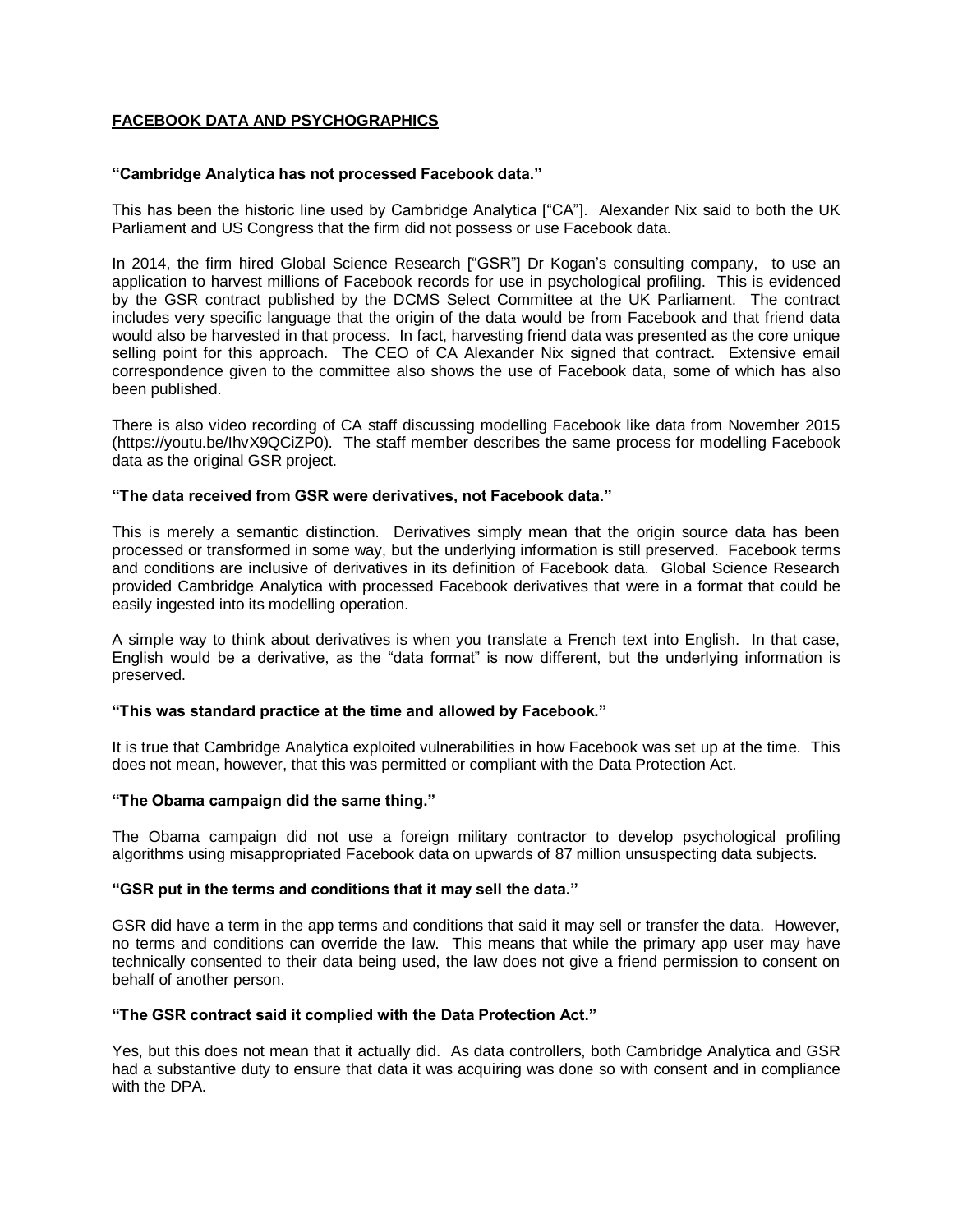## **"Mr Wylie was the manager for the GSR project, so he is responsible for it."**

Cambridge Analytica is the Data Controller, not Mr Wylie. Mr Wylie did not authorise and sign the GSR contract, the firm's CEO Alexander Nix did. Mr Wylie did not fund, scale or expand the project, Cambridge Analytica did. Mr Wylie did not carry out the Facebook data harvesting, GSR and Dr Kogan did. When Mr Wylie left CA, the firm still continued with the GSR project.

However, Mr Wylie has been fully open and transparent about his role in setting up Cambridge Analytica and his role on the GSR project. By going public, he has gone out of his way, at much personal expense, to try to correct the mistakes that were made. He has accepted his share of responsibility. It is the case for most whistleblowers that they were involved in some way in the problems that they later choose to report. It was Mr Wylie, not Cambridge Analytica or GSR, who decided to come forward to report the project to the authorities or media.

## **"No Facebook data was used on the Trump campaign."**

The basis of all CA models, including political affiliation and turnout models, were originally trained using the Facebook derived GSR data. Even if Facebook data itself was not used directly on the Trump campaign, the algorithms were still built using Facebook derivatives.

However, it is public domain that Trump's voter targeting operation, called Project Alamo, made extensive use of Facebook targeting and Facebook also had staff embedded with the Trump campaign. Cambridge Analytica also worked on Project Alamo, so it is difficult to believe that they did not come into contact or make use of Facebook data.

## **"No psychographic data was used on the Trump campaign because there was no time."**

Cambridge Analytica has previously said that there was "no time" to "update" the psychographic models used on the Cruz campaign for Trump because they only officially joined in late summer 2016. However, this makes no sense because voter personality is an enduring characteristic (like gender) and so there would be no need to "update" the models. It would be like saying that because the firm was switching campaigns they would also have to "update" the gender of all records.

Further, the firm had been in contact with the Trump campaign for far longer than it cares to admit. Cambridge Analytica lawyers confirmed to Mr Wylie that Alexander Nix met with the soon-to-be Trump campaign manager Corey Lewendowski back in spring 2015, before Trump had even announced his campaign. Mr Nix discussed with Mr Lewendowski the use of Facebook derived data and psychographics at that meeting. Legal correspondence from CA referencing these meetings are in the possession of the committee.

## **"Cambridge Analytica only uses commercial data to do psychographics."**

This is difficult to believe because internal reports, which have been passed to the committee, show that the commercial data that the firm says they use do not have strong relationships with nuanced constructs. Also the commercial data the firm uses has a high degree of "matrix sparsity" which means that although there may be "4,000-5,000" features in the dataset, most records are actually blank for those features. Many features only have a coverage rate of only 2-5% which means that 95-98% of voters in the dataset do not have an observation for that feature. This is why the "4,000-5,000 data points" claim is misleading, as it refers to a feature set of possible observations, but it does not mean that the coverage is high. So the commercial data referred to in the internal reports would not have been useful for psychological targeting as it did not contain enough information to be effective.

## **"AIQ did not have access to any Facebook derived data."**

The data security firm UpGuard revealed exposed code repositories that showed AIQ developers working on code for Cambridge Analytica's Ripon software in August 2015. Ripon was the platform CA used to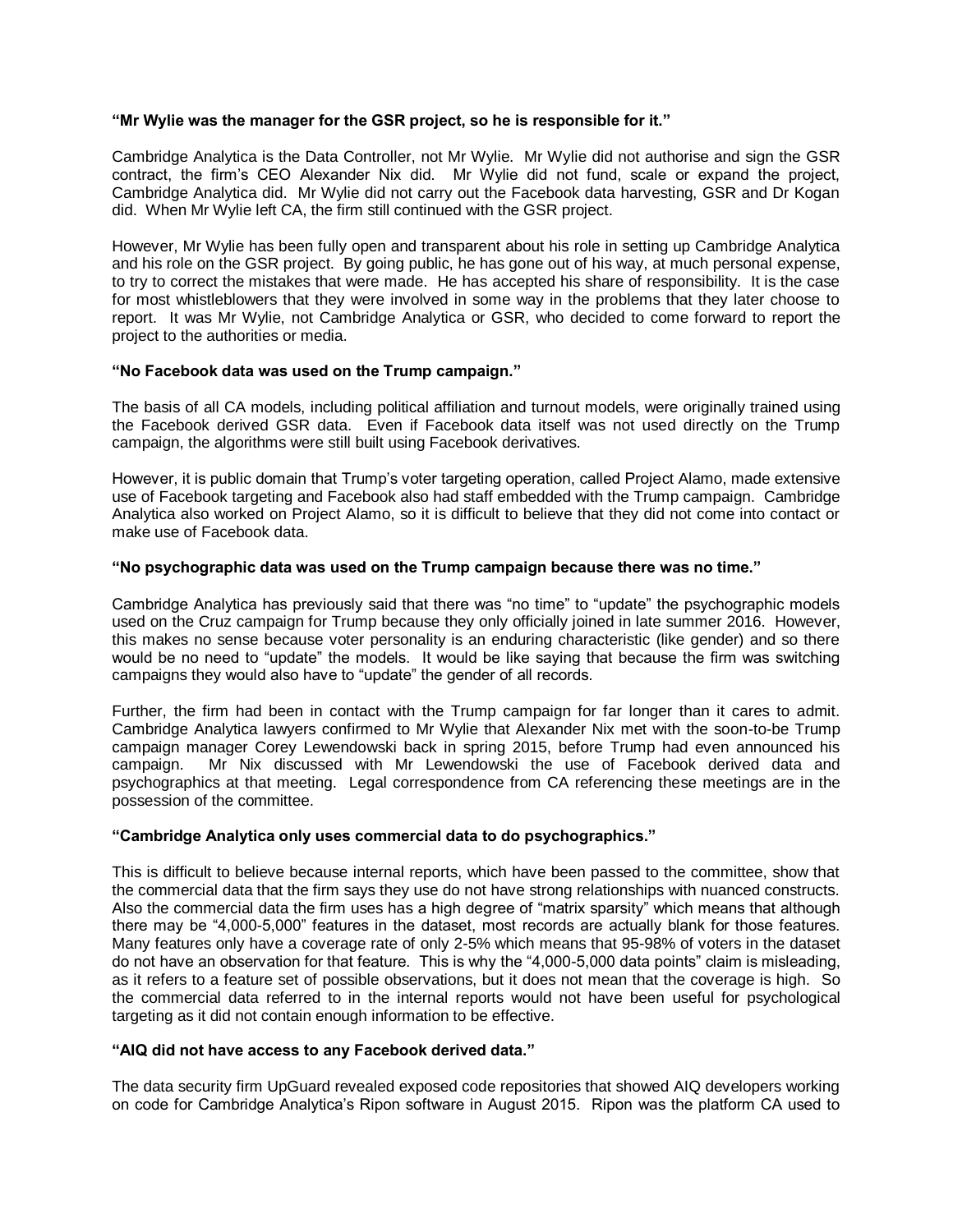deploy targeting derived from the misappropriated Facebook data. In fact, internal emails in the possession of the committee show senior AIQ staff discussing accessing the "Kogan data" from SCL/CA's servers for the Bolton PAC.

#### **"There is no evidence that psychological profiling works."**

The following studies highlight the efficacy of using social media, natural language or Internet clickstream data for psychological profiling or mass persuasion:

- *Eichstaedt, J. C. et al. (2015). Psychological language on Twitter predicts county-level heart disease mortality. Psychological Science, 26, 159–169*
- *Kosinski et al. (2013). Manifestations of user personality in website choice and behaviour on online social networks. Journal of Machine Learning. DOI 10.1007/s10994-013-5415-y.*
- *Kosinski, M., Stillwell, D., & Graepel, T. (2013). Private traits and attributes are predictable from digital records of human behavior. Proceedings of the National Academy of Sciences of the United States of America, 110, 5802–5805.*
- *Kosinski, M. et al. (2016). Mining Big Data to Extract Patterns and Predict Real-Life Outcomes. Psychological Methods, 21(4), 493-506.*
- *Kramer, A. D. I., Guillory, J. E., & Hancock, J. T. (2014). Experimental evidence of massive-scale emotional contagion through social networks. Proceedings of the National Academy of Sciences of the United States of America, 111, 8788–8790.*
- *Lambiotte, R. & Kosinski, M. (2014). Tracking the Digital Footprints of Personality. Proceedings of the IEEE, 102(12), 1934-1939.*
- *Lewandowsky, S. et al. (2012). Misinformation and Its Correction: Continued Influence and Successful Debiasing. Psychological Science in the Public Interest, 13(3), 106-131.*
- *Matz, S. C. et al. (2017). Psychological targeting as an effective approach to digital mass persuasion. Proceedings of the National Academy of Sciences (PNAS), 114 (48) 12714-12719.*
- *Mondak, J. et al. (2010). Personality and Civic Engagement: An Integrative Framework for the Study of Trait Effects on Political Behavior. American Political Science Review, 104, 85-110.*
- *Nam, H. et al. (2013). "Not for All the Tea in China!" Political Ideology and the Avoidance of Dissonance-Arousing Situations. PLOS ONE, 8, e59837.*
- *Nyhan, B. & Reifler, J. (2010). When Corrections Fail: The Persistence of Political Misperceptions. Journal of Political Behavior, 32, 303-330.*
- *Quercia, D. et al. (2011). Our Twitter Profiles, Our Selves: Predicting Personality with Twitter. IEEE Third International Conference on Social Computing, 180-185.*
- *Schwartz, H. A. et al. (2013). Personality, gender, and age in the language of social media: The open-vocabulary approach. PLOS ONE, 8, e73791.*
- *Youyou, W., Kosinski, M., & Stillwell, D. J. (2015). Computer-based personality judgements are more accurate than those made by humans. Proceedings of the National Academy of Sciences (PNAS), 112, 1036–1040.*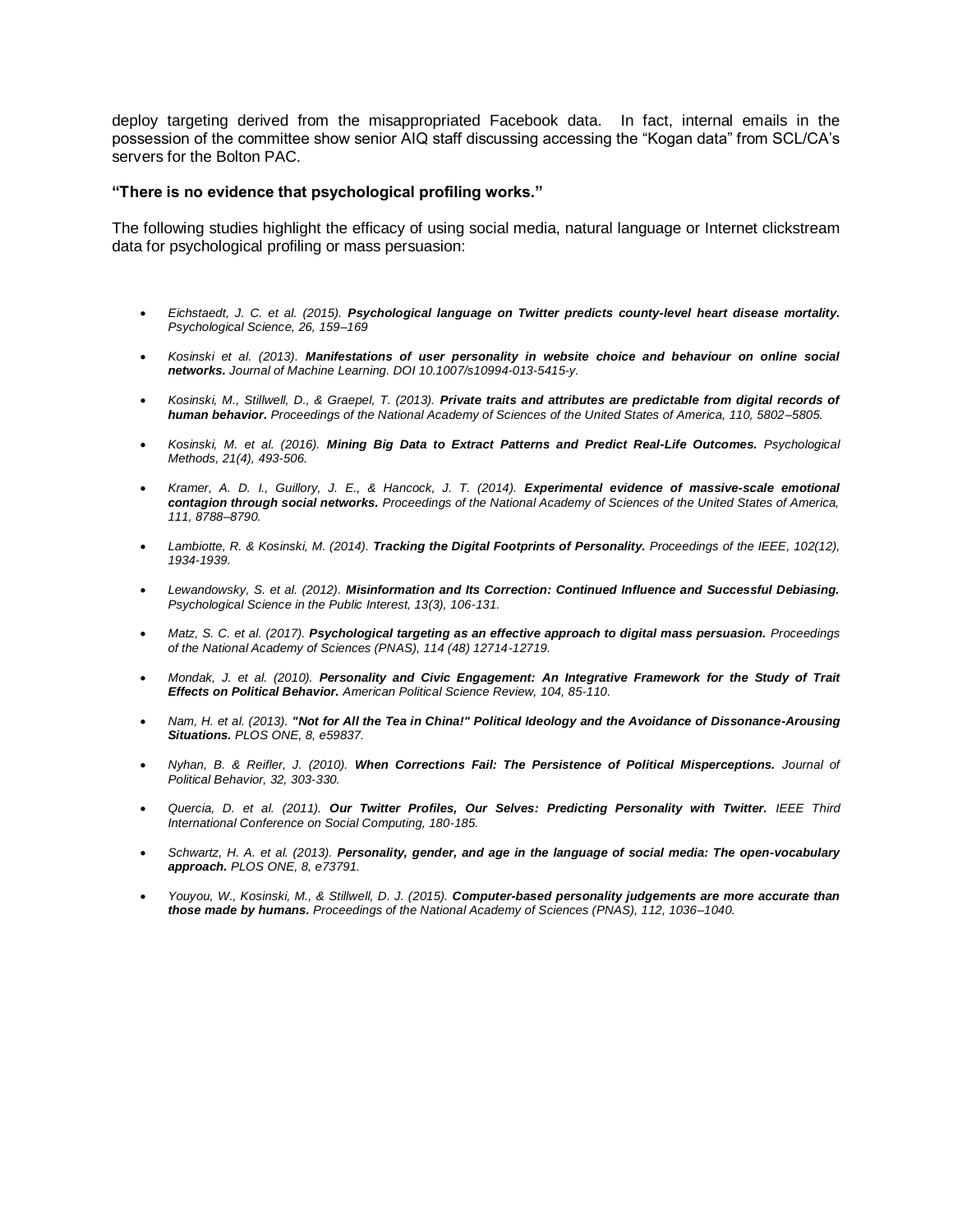# **RUSSIA**

### **"Cambridge Analytica did not collude with Russia."**

To be clear, no specific allegation has been made that CA, AIQ, Mr Nix or Dr Kogan knowingly colluded with the FSB or other Russian agents. However, a clear risk of data breaches was created by CA's apparent recklessness in the face of highly skilled foreign intelligence and cyber operations.

During the Facebook harvesting scheme, the lead psychologist on the project, Dr Aleksandr Kogan was also working on a Russian-funded research project at St Petersburg University on scaled psychological profiling of data subjects. Dr Kogan's research focused on online trolls and Dark Triad personality traits (Machiavellianism, Narcissism and Psychopathy).

Contemporaneous to Dr Kogan's psychological profiling and online troll research in Russia, CA was also in close contact with senior executives at Lukoil, one of Russia's largest oil companies. After receiving a request for information from Lukoil about CA's work in the spring of 2014, CA discussed with Lukoil its experience with foreign disinformation, rumour campaigns, microtargeting and its data assets from Ripon. This is documented in correspondence and slide decks in the committee's possession. As a note, CA's history of working in Nigeria is a focus of this presentation.

It should be noted that Lukoil has formal information sharing agreements with the Russian Federal Security Service ("FSB") and is known to conduct intelligence gathering on behalf of the FSB with European companies it engages.

It should also be noted that CA's parent company, SCL Group, manages NATO psychological operations projects in the Baltic region and would have likely already been an intelligence target for the FSB. This means that in addition to processing Facebook data in Russia, there are reasonable grounds to suspect that CA may have been an intelligence target of Russian security services at the time of Project Ripon, that the FSB may have been notified of the existence of CA's Facebook data and that they could covertly access those same data assets inside Russia via accessing Dr Kogan's work and computers. There are also reasonable grounds to investigate the extent of Dr Kogan's knowledge of any such accessing.

As Data Controller, CA had a legal duty to ensure the data was protected from these threats. Cambridge Analytica's behaviour was also reckless given its extensive experience working in counterterrorism and military projects for the British and American governments. However, the company has a documented history of reckless handling of sensitive data.

In 2014, SCL Group, the parent of CA, was criticised by the UK Defence Science and Technology Laboratory (a part of the UK Ministry of Defence) for mishandling sensitive Ministry of Defence information. The DSTL assessment was done in the same year as the GSR Facebook harvesting scheme.

### **"Cambridge Analytica did not know that Aleksandr Kogan was working on psychological profiling work in Russia."**

On 15 March 2014, an email addressed to Mr Nix stated that SCL staff were pitching "the interesting work Alex Kogan has been doing for the Russians" to other SCL clients. This has been given to the committee.

#### **"Cambridge Analytica's pitch to Lukoil was only for a small customer loyalty project in Turkey."**

What the project was or was not "officially" for is beside the point. Alexander Nix is on record in emails stating that he was sending whitepapers authored by Mr Wylie on the firm's US-based data and targeting capacity to senior executives at Lukoil – including the CEO of Lukoil. This is with the committee. Further, the pitch deck created by Alexander Nix for Lukoil began with slides on "Rumour campaigns" and on voter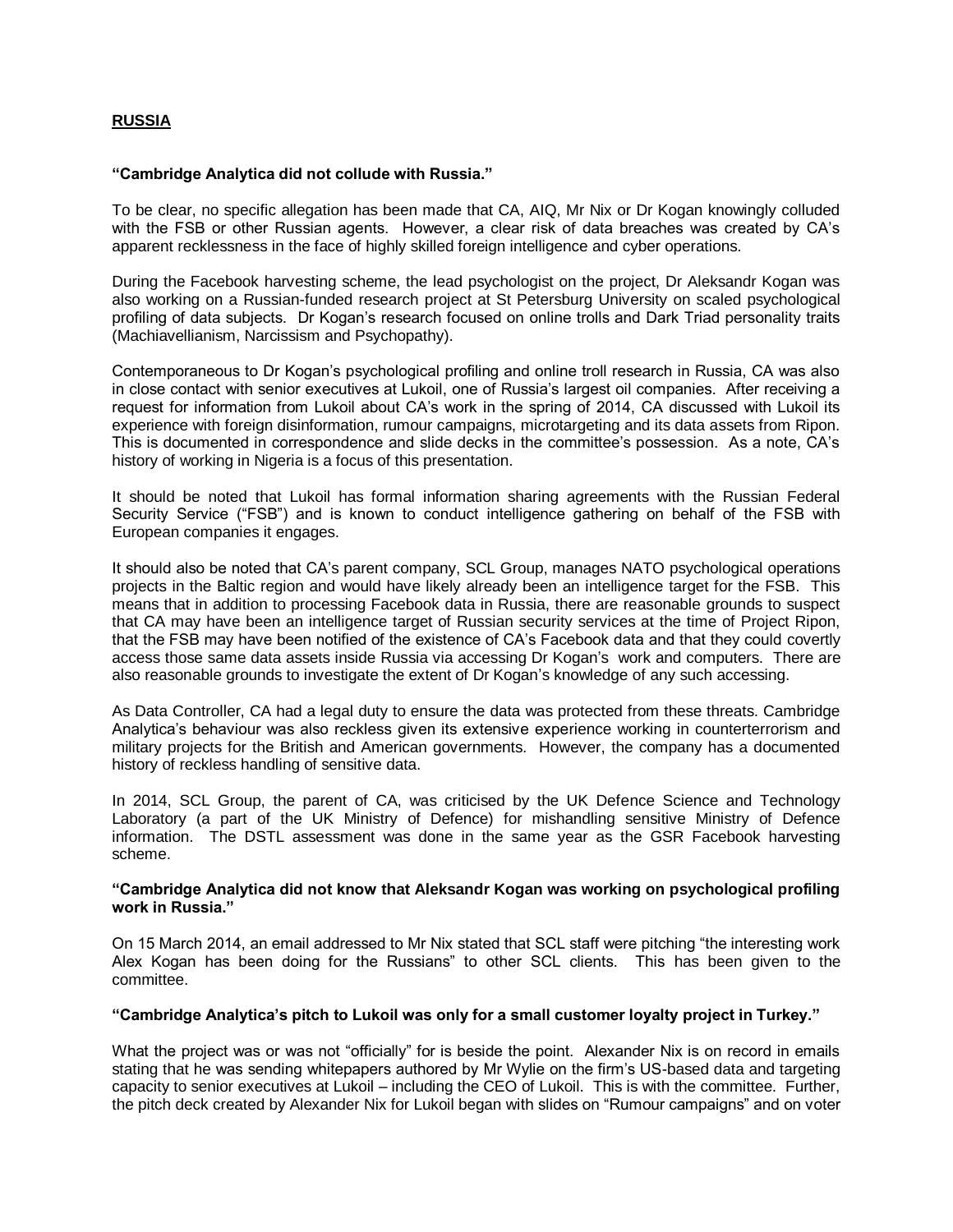"inoculation" in Nigeria. This is also with the committee. It is difficult to understand how these slides related in any way to a small customer loyalty project in Turkey.

## **ETHICS AND SECURITY**

## **"Cambridge Analytica does not use misinformation, bribes, hackers, kompromat or voter intimidation."**

In early 2015, video content was prepared by Cambridge Analytica as part of their "viral ops" campaign in Nigeria. This video was intended to intimidate voters in certain regions of Nigeria and suppress voters who were more likely to support Major General Muhammadu Buhari, who was at the time a presidential candidate and who is now the current President of Nigeria. This video, which is in the committee's possession, contains graphic and sadistic footage of the following:

- *Public beatings and floggings*
- *Forced genital mutilation and amputation with a machete*
- *Public burning and immolation of a victim*
- *Victims having their throats cut and being dumped into a ditch*
- *Muslims being presented in a menacing and threatening manner*
- *Implied threats of physical harm to the viewer*

This video was produced in line with the views of CA's senior staff about what is acceptable campaign practice. In recordings given to the committee by Dr Emma Briant, the CEO of SCL Group said that: "*Of course Hitler attacked the Jews. He didn't have a problem with the Jews at all, but the people didn't like the Jews. So if the people — he could just use them to say — so he just leveraged an artificial enemy. Well, that's exactly what Trump did. He leveraged a Muslim — I mean, you know, it's — it was a real enemy*." It should be noted that Trump was a client of CA.

Voter suppression operations did not just happen in Africa. Mr Wylie has stated previously that CA's work for PACs in the United States had voter suppression as an objective, particularily for African Americans. The committee is also in possession of documents that reference "voter disengagement" as an objective on American projects.

Documents sent to Lukoil created by Alexander Nix includes sections on "Rumour campaigns" and on voter "inoculation" in Nigeria. These are references to disinformation. Mr Nix also said to a Channel 4 undercover reporter that, "*these are things that don't necessarily need to be true as long as they're believed*." He added that, "*it has to happen without anyone thinking it's propaganda*".

In the Channel 4 undercover sting, Mr Turnbull described the covert and deceptive nature of CA's online tactics by saying that "*this stuff infiltrates the online community and expands but with no branding—so it's unattributable, untrackable*."

Mr Nix makes reference to using Ukrainian sex workers to collect kompromat of an opposition candidate. Mr Nix proposed to make "*an offer he can't refuse*" and to "*send some girls around to the candidate's house*." This is not just loose talk. The Times of London revealed video footage showing that SCL attempted to entrap an opposition candidate by posing as an international property developer offering \$1 million to support his election campaign in return for land in St Kitts & Nevis.

CA's parent company SCL Group has been reported to the police for potential bribery offences and international corruption. In late 2013, Alexander Nix met with the then Minister of Health of Ghana and proposed to her to use her position as Minister to grant SCL a publicly funded project. In exchange, SCL would divert the Ministry of Health ("MOH") funds to her election expenses to give the party an unfair advantage in the upcoming parliamentary election. The Minister agreed on these terms and authorised MOH to fund the SCL project. Documents in the possession of the committee make clear that that the project instead "*will act as a prelude to an election campaign*". It is clear from this scheme that Mr Nix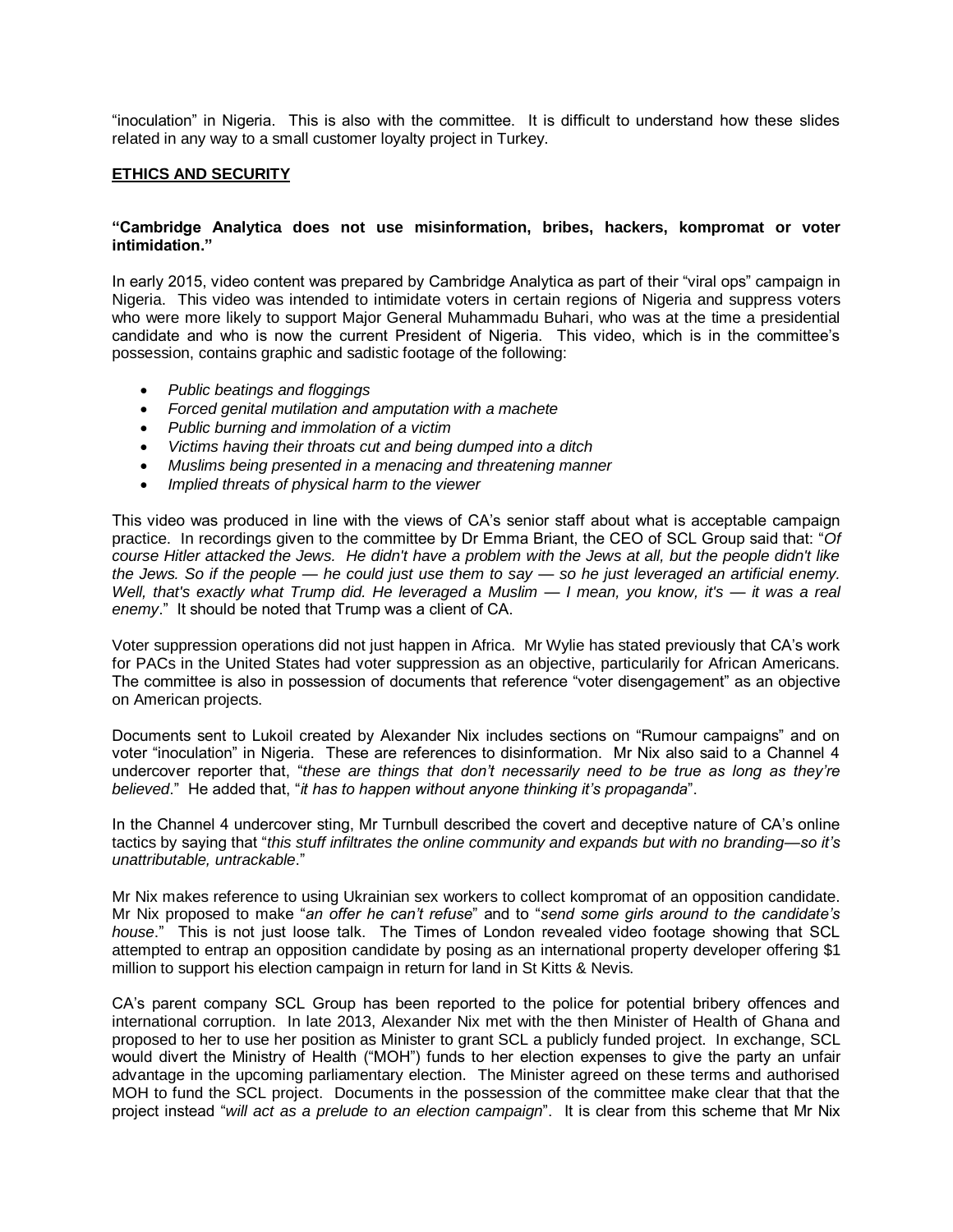and SCL induced the Minister to abuse her position as a public official in order to divert and misuse public Ministry of Health funds for unlawful political purposes. SCL gained financially from this scheme.

CA has also been reported to the police for hacking and cybercrime related offences. In January 2015, CA procured the services of an Israeli private intelligence firm known for its technical sophistication. The relationship with this Israeli private intelligence firm was fostered by Brittney Kaiser, who was then the firm's Director of Business Development. The firm was instructed by CA in their London office to hack the private e-mail account and computer of Major General Muhammadu Buhari, who was at the time a presidential candidate and who is now the current President of Nigeria.

CA staff managing the campaign were then handed the hacked material and used its content for strategic intelligence to assist their candidate, Goodluck Jonathan, in the election and as kompromat to launch rumour campaigns about Buhari's health, wellbeing and fitness to become president. Some of this kompromat has been published in the Guardian.

When at the firm, Alexander Nix told Mr Wylie explicitly about CA's "black ops" capacity, which included using hackers to break into computer systems to acquire kompromat. Mr Wylie also was told that whenever this was being offered to clients, CA/SCL would list and bill it as "special IT services".

Mr Wylie and his lawyers have also personally spoken to several of ex-staff members recently, who have all re-confirmed the details of various hacking schemes, including another project involving the Prime Minister of St Kitts and Nevis. Some of them have now reported this to the authorities.

### **"Cambridge Analytica does not have any security issues."**

In 2014, SCL Group, the parent of CA, was criticised by the UK Defence Science and Technology Laboratory (a part of the UK Ministry of Defence) for mishandling sensitive Ministry of Defence information. The DSTL assessment was done in the same year as the GSR Facebook harvesting scheme. The committee is in possession of this assessment.

Mr Wylie has provided the committee of examples of both CA and GSR transferring highly sensitive personal data, including Facebook derived data, over unencrypted and insecure emails.

The data security firm UpGuard revealed significant misconfigurations in CA's Ripon codebase which allowed the code to be publicly exposed. The firm stated that "Also exposed among these tools are numerous credentials, keys, hashes, usernames, and passwords to access other AIQ assets, including databases, social media accounts, and Amazon Web Services repositories, raising the possibility of attacks by any malicious actors encountering the exposure […] This configuration file, like all the others, contains an exposed Facebook app ID and secret key, as well as credentials accessing Twilio, an SMS messaging service."

It should also be noted that CA's parent company, SCL Group, manages NATO psychological operations projects in the Baltic region and would have likely already been an intelligence target for the FSB. This means that in addition to processing Facebook data in Russia, there are reasonable grounds to suspect that CA may have been an intelligence target of Russian security services at the time of Project Ripon.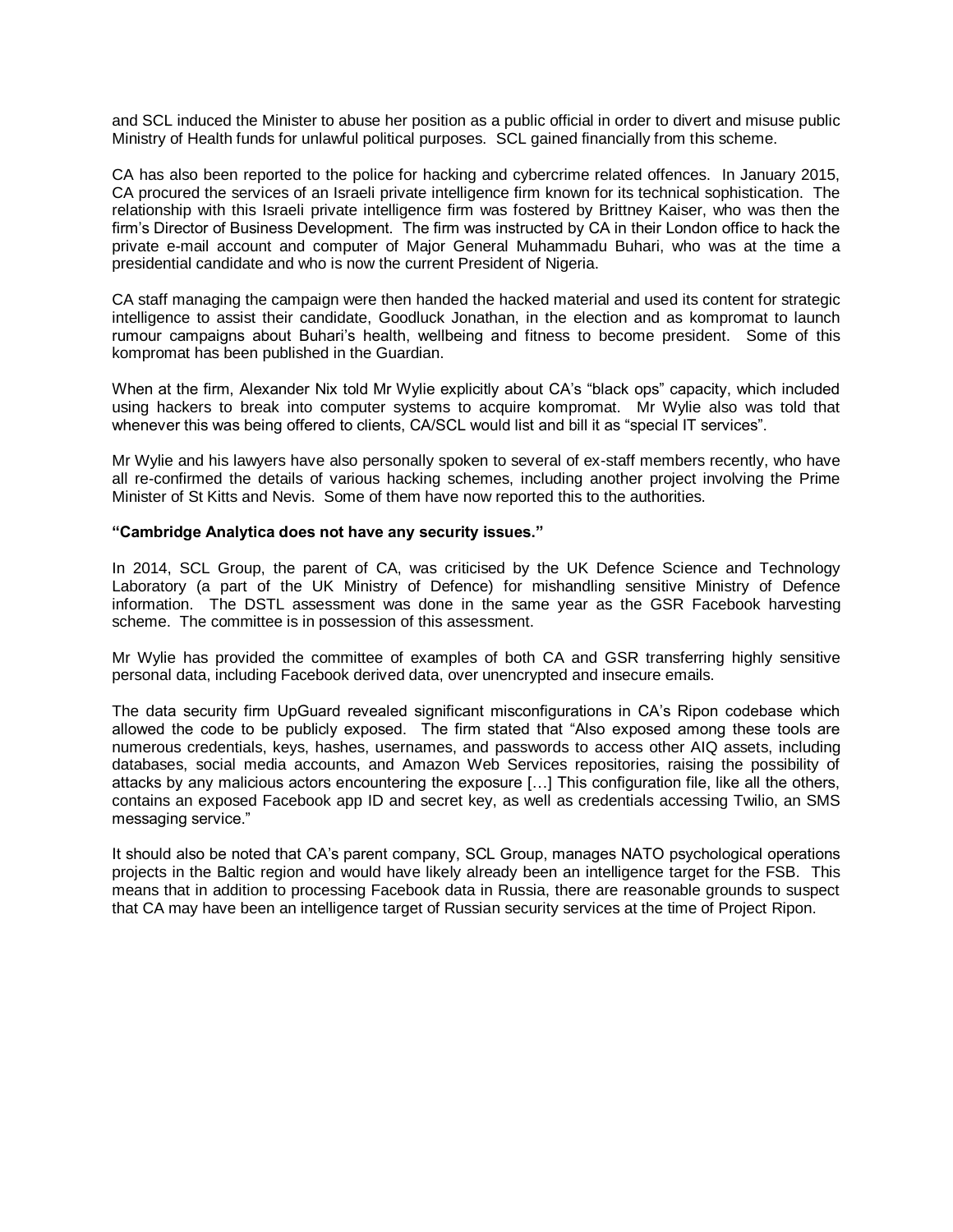# **COMPANY STRUCTURE AND RELATIONSHIPS**

### **"Cambridge Analytica and SCL Group are different companies."**

This is also dealt with above in the introduction to the companies section. To reiterate, Cambridge Analytica ("CA") was created by SCL Group with funding from Robert Mercer, an American billionaire based in New York. Robert Mercer installed the alt-right political activist Stephen Bannon as CA's Vice President with responsibilities to manage the company day-to-day. Mr Mercer wanted to use the IO tactics SCL had used on military projects for his political aims in the United States, and elsewhere, including the United Kingdom. CA's focus was to adapt these strategies for politics, as well as research ways to modernise and deploy IO approaches in online social networks. CA does not have any staff, only an intellectual property licence and data assets. SCL licenced all its IP to CA and in return CA signed an exclusive service provision agreement whereby all CA clients would be handed to SCL staff to work on. Although there are technical legal distinctions between CA and SCL, this is largely to get around various electoral compliance and foreign agent restrictions in the USA. It should be noted that in practice CA and SCL operate day-to-day as the same company. The two companies share the same offices and many of the same directors.

### **"Cambridge Analytica has no relationship with AggregateIQ."**

Cambridge Analytica has a history of using a network of companies to obfuscate its precence in a given country. Mr Nix said in Channel 4's undercover sting that CA is "*used to operating through different vehicles, in the shadows*". Mark Turnbull, CA's Managing Director also referenced using hidden companies, adding that "no one even knew they were there, they were just ghosted in, did the work, ghosted out".

Aggregate IQ ("AIQ") is a Canadian company that was set up to service SCL and later CA projects and build database, CRM and online advertising technologies for SCL/CA. Prior to SCL, AIQ had no other clients. The reason AIQ was set up originally was because several key people, who later became the principle officers of AIQ, were not mobile to move to London for family reasons. The compromise was to establish a company in Canada and IP agreements would be reached so that SCL/CA would own the products of their work. To the best of Mr Wylie's knowledge, AIQ had no independent clients outside of SCL/CA from 2013 to 2016. The IP licence and contracts between AIQ and CA/SCL are in the possession of the committee. AIQ was listed as "SCL Canada" on the SCL website and internal staff lists in the possession of the committee also lists Zack Massingham, the CEO of AIQ, as "Head of SCL Canada". These staff lists also show that AIQ was responsible for hiring and managing a division of SCL/CA's software engineers.

Contemporaneous to the 2016 EU Referendum, AIQ was working for CA on several projects, including Ted Cruz's presidential campaign. This would have necessitated a high degree of interaction between AIQ and CA, especially given that AIQ built the "Ripon" targeting platform for CA. The data security firm UpGuard reported an analysis of AIQ's internal code repository that showed AIQ developers working on code for Cambridge Analytica's Ripon software. The firm stated that, "While Cambridge Analytica may operate as an independent from, distinct from AggregateIQ, the working relationship appears to be much closer - as evidenced in the tale of an app, contained in the exposed repository."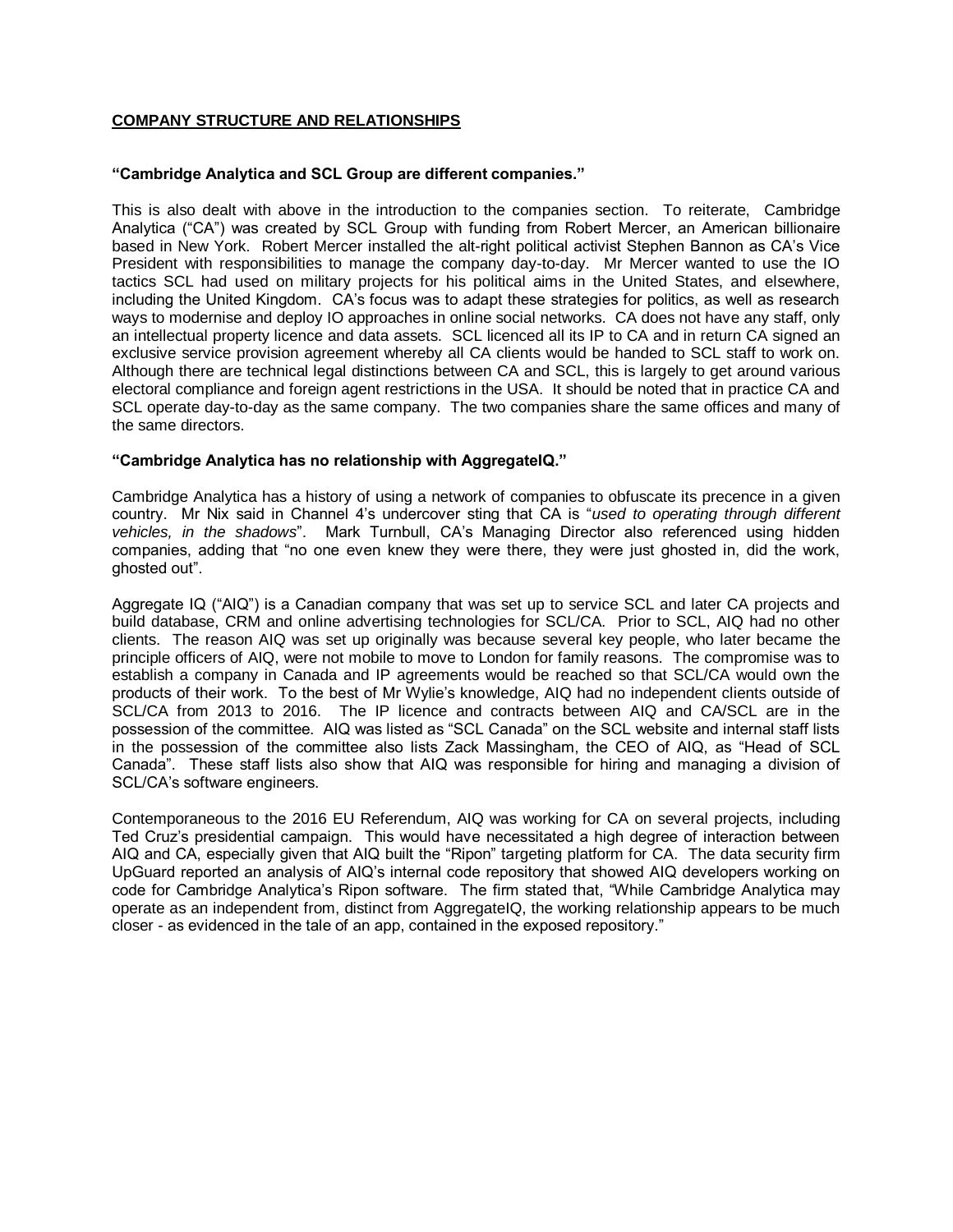# **MISSTATEMENTS RELATING TO CHRISTOPHER WYLIE**

### **"Mr Wylie was only a part time contractor at CA for only a few months."**

Like the majority of the early team at Cambridge Analytica ("CA"), Mr Wylie was actually retained as consultant to CA and not an employee of CA. That is why he set up the company at around the same time that CA was being incorporated. He did not mine any CA dataset for his own ends. In common with many in the industry, he sometimes uses a consulting company. As a consultant he did not have set hours but worked exclusively for SCL and CA during the period from February 2013 until November 2014.

Mr Wylie was only at CA "for a few months" because he joined SCL Group in early 2013 well before CA existed and CA was not fully set up until the summer of 2014. He had the title of "Director of Research" and the committee has scans of Mr Wylie's old business cards. Although he now regrets this, Mr Wylie played a pivotal role in the creation of CA, including meeting Robert Mercer, negotiating with Mr Mercer's lawyers and creating the intellectual basis for the firm through his prior research at SCL.

### **"Mr Wylie had the GSR data and set up his own company."**

Mr Wylie has been very clear on this. He had access to a portion of the Facebook data that Dr Kogan harvested through his applications. He did not sell that data or use it on client projects after he left Cambridge Analytica

When Dr Kogan and Mr Wylie first met, Dr Kogan said he was setting up an academic institute that would be aimed at furthering the emerging field of computational social sciences. Originally this was to be called the "Mutual Science Institute", but as "mutual" is a protected term for mutual funds, he incorporated as Global Science Research ("GSR"). Emails relating to the proposed institute are with the committee.

Mr Wylie agreed to help Dr Kogan set up the academic institute, as he thought it was a compelling idea to bridge data science and social science for the mutual benefit of both domains. It should be noted that Facebook has said that it was also under the impression that Dr Kogan was collecting data for academic use, although Mr Wylie was not part of those discussions.

Mr Wylie later agreed to help Dr Kogan acquire more data for the institute even though he was leaving Cambridge Analytica, as he thought the institute was a promising idea. However, he later discovered that Dr Kogan went back to CA after Mr Wylie left and was discussing commercialising the data with Mr Nix, who was then the CEO of CA. After learning that Dr Kogan was still working in collaboration with CA, and that this relationship also may be in a commercial context, he did not continue with his relationship with Dr Kogan and did not transfer any data to GSR. Mr Wylie then deleted the GSR-harvested data in question.

To be absolutely clear, Mr Wylie is the only party who had access to the GSR-harvested Facebook data who did not sell the data or use it on client projects. Last month, the UK Information Commissioner wrote a letter stating quite clearly that not only is Mr Wylie proactively co-operating with British authorities, but that Mr Wylie is not under investigation. Plainly, had he been involved in the misuse of data, the ICO would not have been able to provide that assurance.

#### **"Mr Wylie left CA to found a rival firm."**

Several former staff and consultants from CA went on to found another company that did in fact start working for right wing candidates in the USA. To be clear, Mr Wylie was never part of and did not join that other company. Instead he worked on the things that interested him: fashion projects and progressive campaigns. Mr Wylie has actually turned down several venture capital offers because he is happy with the freedom his current work gives him.

## **"Mr Wylie is a disgruntled employee who took confidential information."**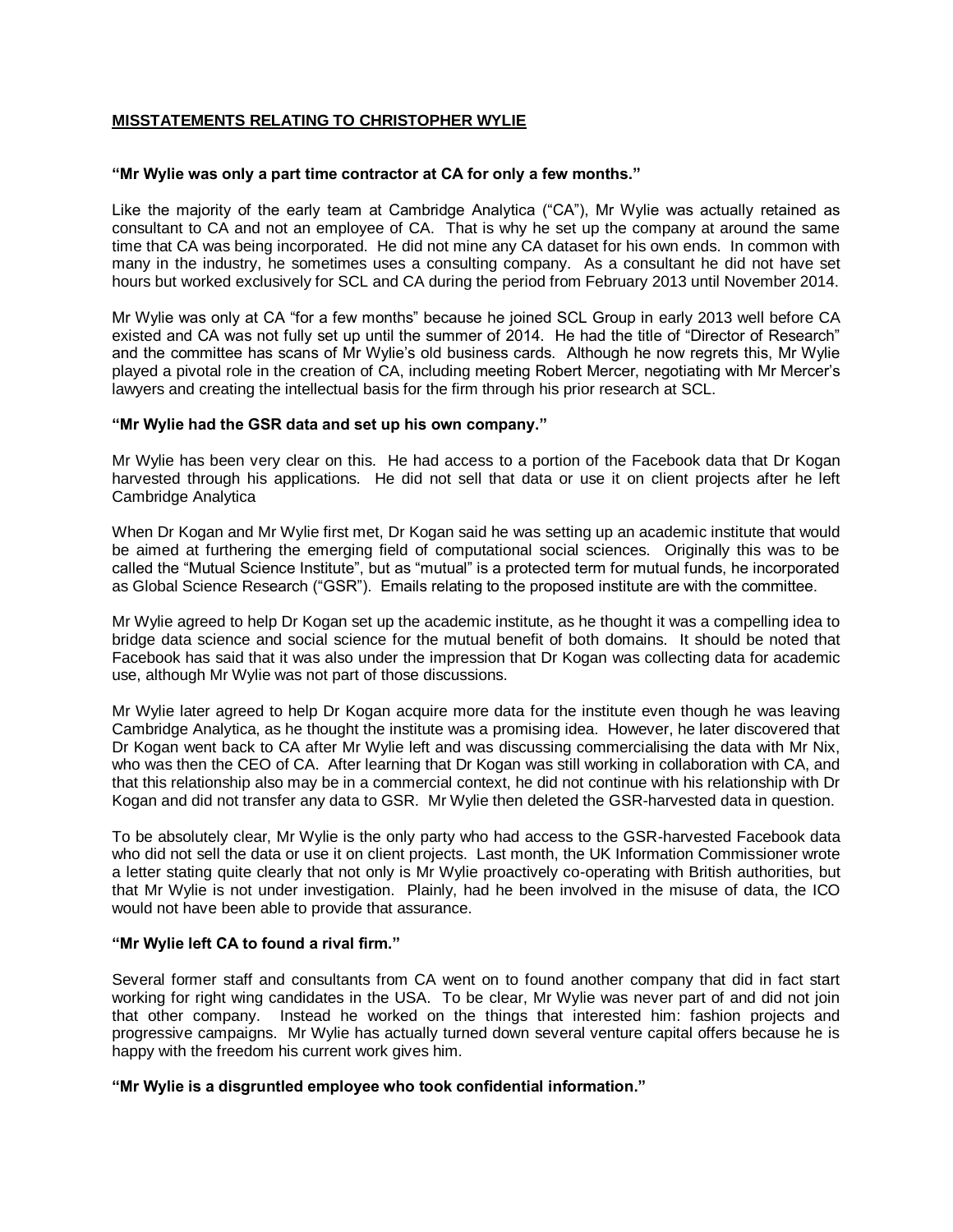Mr Wylie is in possession of materials from Cambridge Analytica: these were the same documents and emails that the Guardian and New York Times published revealing the firm's unethical practices and wrongdoing. He retained this information not for commercial gain but because he was concerned about the practices of the company. It was not information taken in order to compete and has never been used in that way. Any breach of a non-disclosure agreement is clearly justified where a whistleblower reveals potential criminality or unethical behaviour as in this case.

## **"Mr Wylie was forced by CA to sign a legal settlement."**

After his departure, CA continued to harass Mr Wylie with on-going legal threats and Mr Wylie agreed to an undertaking that he would not solicit Cambridge Analytica's alt-right clients or use their intellectual property, such as "psy-ops" or the firm's datasets. Since Mr Wylie did not plan on engaging in psychological warfare in elections, or working for the American alt-right, he agreed to those terms. However, the undertaking does not apply for public interest whistleblowing where the confidential information being made public reveals potential criminality or unethical behaviour.

## **"Mr Wylie told GSR that its data should be processed in America."**

At the time, Mr Wylie was of the view that American voter data should be processed in America, rather than ported to servers in several different countries, which would create potential risks to those American data subjects. It should be noted that Dr Kogan frequently travelled to Russia and recent revelations about his Russian-funded research on profiling online trolls is extremely concerning.

## **"Mr Wylie wrote the terms and conditions of the GSR app."**

Mr Wylie drafted a version of Terms of Service for Dr Kogan after he googled various sample app terms. He has already said this on record. It was up to Dr Kogan to finalise those terms. Dr Kogan was the one responsible for his app's compliance with Facebook's terms, not Mr Wylie, as it was not Mr Wylie's app and he was never given access or control of the app.

## **"Mr Wylie once made reference to large datasets after he left CA."**

These references are about a very standard dataset of registered US voters with some additionally appended consumer data. There are approximately 160 million registered US voters, so this number roughly refers to the number of records sourced from US voter rolls. Some records may have also included people who were likely eligible to vote but had not yet registered, or consumer records not yet matched to a voter record. Mr Wylie has many relationships with US based data vendors and many of those same datasets are used by campaigns on both sides of the aisle. Mr Wylie had access to this information lawfully and with the appropriate consents.

## **"Mr Wylie is not a data scientist."**

This is plainly untrue. Mr Wylie has a long history of working on data science projects and was endorsed for a Tier 1 Exceptional Talent visa by the UK Home Office specifically on the basis of his unique data science skills.

## **"Mr Wylie was banned by Facebook too."**

This is irrelevant to any wrongdoing by Cambridge Analytica or GSR. Unlike Facebook, Cambridge Analytica or GSR, Mr Wylie proactively disclosed evidence to the Information Commissioner's Office and the National Crime Agency. Before going public, he spent months working with the authorities to help with their investigation. Given that Facebook has just announced a new reward programme with "bounties" for those who report security flaws, it is baffling as to why Mr Wylie is still banned. Mr Wylie is the only party who had access to the GSR-harvested Facebook data who did not sell the data or use it on client projects. Last month, the UK Information Commissioner wrote a letter stating quite clearly that that